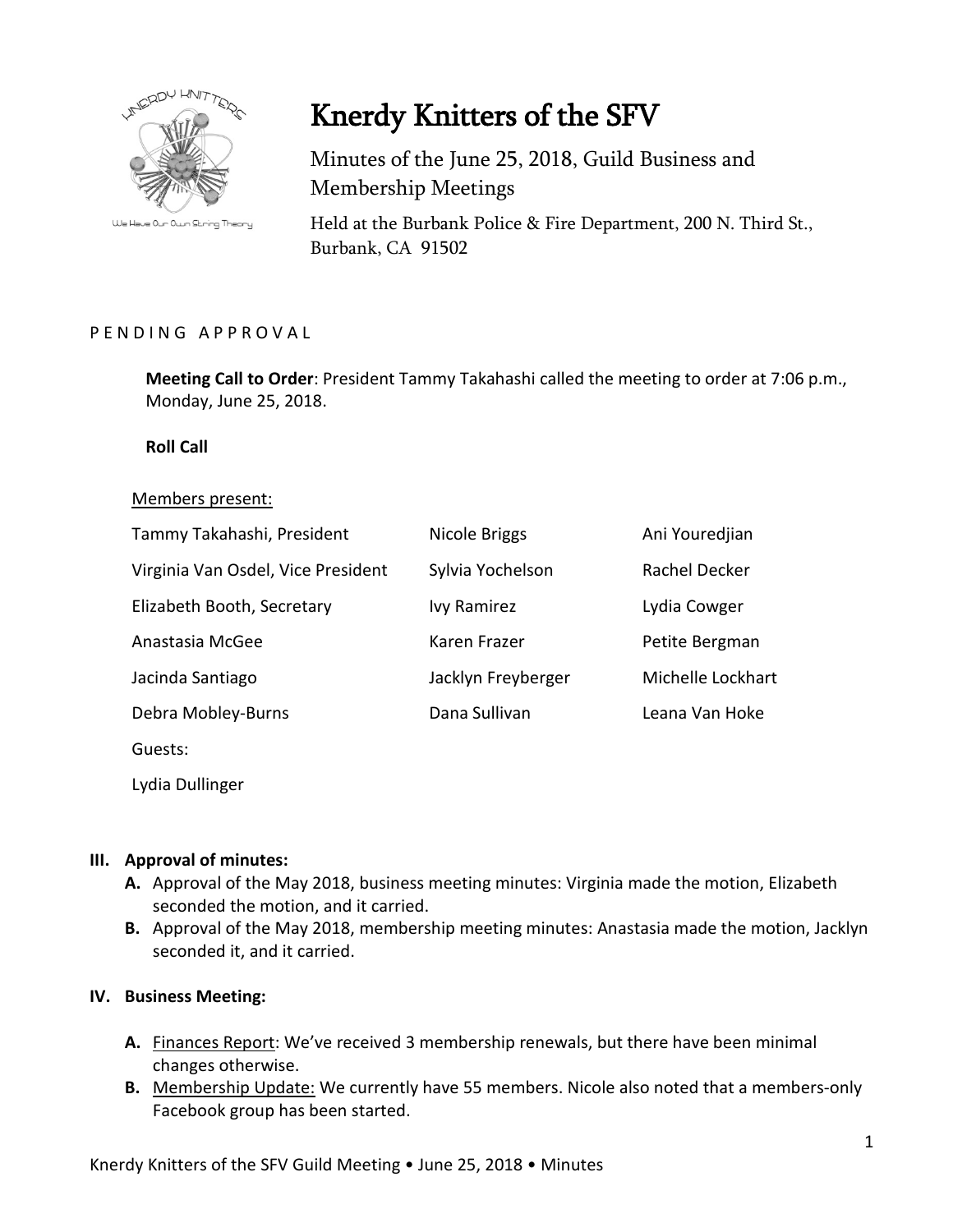- **C.** Volunteer Openings: Jen Chow has had to back out of committing to doing website and newsletter work due to family obligations. Dana will do website updates, but help is needed in writing content for both the website and newsletter.
- **D.** Membership Gifts: This year the gift will be a needle/hook sizer developed by Rachel and Jingles. Our logo will be lasercut into it, and it will include sizing for both knitting needles and crochet hooks.

## **V. Membership Meeting:**

## **A. Events and Projects**

Charity Projects: Rachel is still collecting completed Knitted Knockers, and hopes to have a full box to send in by September. The next meetup will be July 12. Michelle also suggested the Red Scarf Project (which helps foster children who will be on their own when they turn 18) and [MotherlessChildFoundation.org](http://motherlesschildfoundation.org/) (which helps Afghan orphanages) as additional charities to contribute to.

Knit- and Crochet-Along: Virginia just emailed the final two installments for the lace project. Jacinda has rewritten the Venezia Glamor Shawl pattern (free on Ravelry), which she will have ready for release by July 1.

Anastasia brought the CAL Porg sample. She plans to email the pattern and photos were also posted on Facebook.

She also requested that anyone doing any fiber art other than knit or crochet for the theme challenge please notify her by Labor Day. You do not have to tell her what you're making, just which fiber art you are doing, so that she can make sure there are prizes for each category.

Knit in Public Day - June 9: About 15 people attended and we gained a new member. Next year, we have to call the day before if we want to put up our sign.

Stash Exchange: This is a members-only event, although you are welcome to bring your kids or +1. It will be held at Pickwick, and attendees will need to pre-pay. Tammy still needs to get the contract from Pickwick, but based on the holiday party costs, we estimate it will cost \$25/person. It includes the meal, plus drinks. For alcohol, there will be a cash bar.

LA County Fair: We want to thank Deb and Karen for driving our entries down to the fairgrounds. Tammy is going to set up a Google poll so that people can express their first and second choices of the Fair weekends that we plan to have volunteers there: Sept. 8-9, 15-16, and 22-23. She will do her best to schedule everyone according to their first choice. Volunteers receive a free pass to the fair and free parking. Hours in the DIY booth are 10 am - 4 pm, and 4 people will be scheduled for each shift so that no one has to stay in the booth the entire time. We also hope to have a charity blanket going so that anyone stopping in the booth can knit a few rows if they wish.

### **B. Show and Tell:**